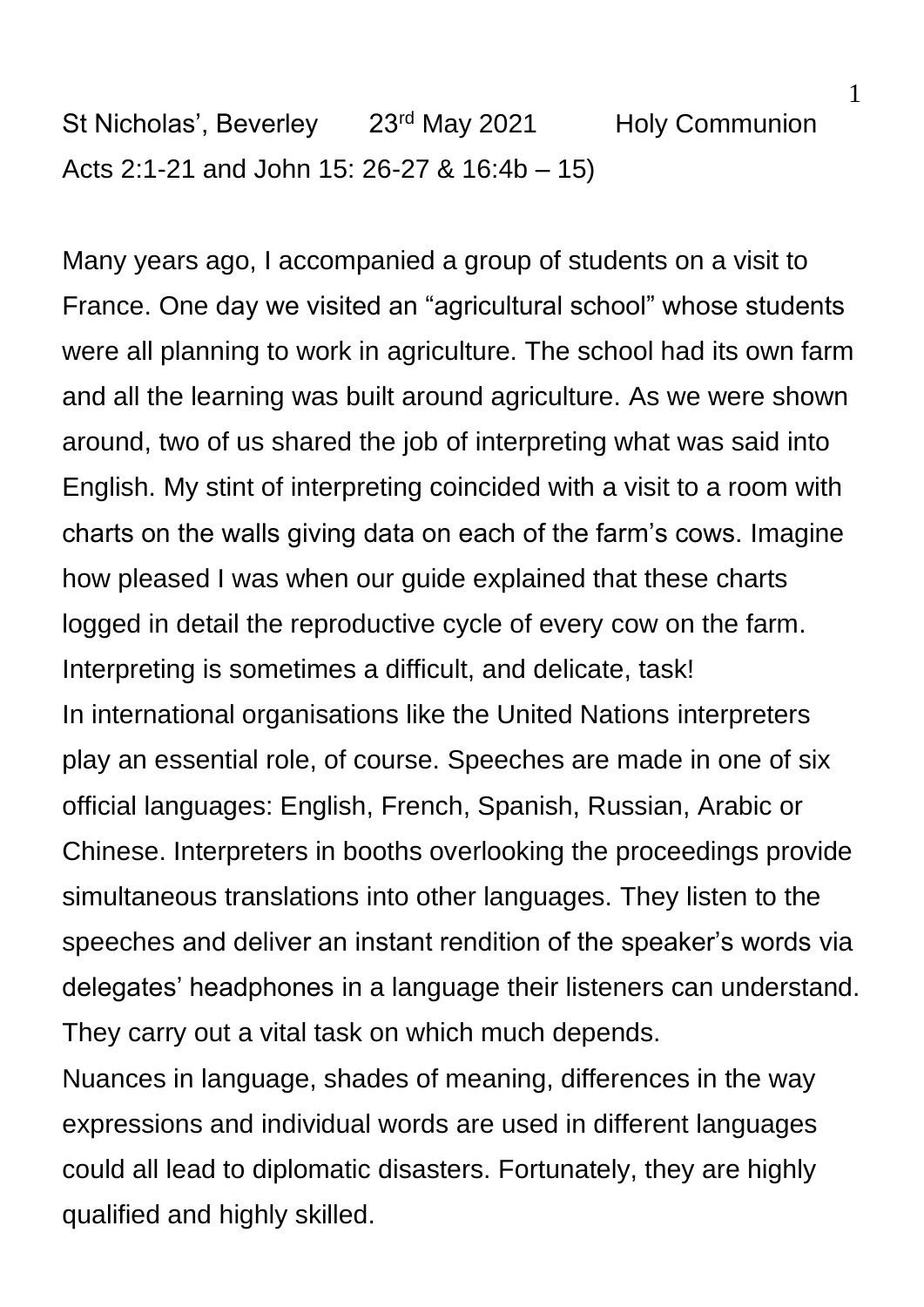I was reminded of interpreters by today's readings.

In the Gospel reading Jesus promises to send the Holy Spirit to his followers. Like interpreters the Holy Spirit, we are told, will not speak "on his own" but will speak "whatever he hears". And the words the Spirit will translate come from Jesus and his Father.

On the Day of Pentecost, the Spirit descended on his followers as Jesus had promised. Jerusalem was packed with foreign visitors: Parthians and Medes, Libyans and Arabs and all the others, each with their own mother tongues. Yet they all heard those Galilean disciples uttering words they could understand, as the Spirit enabled the followers of Jesus to speak in other languages. The locals, not understanding the sounds, assumed the disciples were drunk which, of course, they weren't.

Up until then, even God had experienced some language problems. Countless times in the Old Testament the Lord spoke to the human race, making promises, telling them how much their Creator loved them, .and calling them back to him. If only they would keep the commandments, love God in return and love their neighbours! But people weren't speaking God's language; they weren't getting the message. To the sinful human race, word of love was losing something in the translation. So, God sent Jesus, the Word made flesh, who had been in the beginning with God, who *was* God. Even that didn't work.

Jesus came into the world, but the world would not receive him. We couldn't understand the language. The translation failure was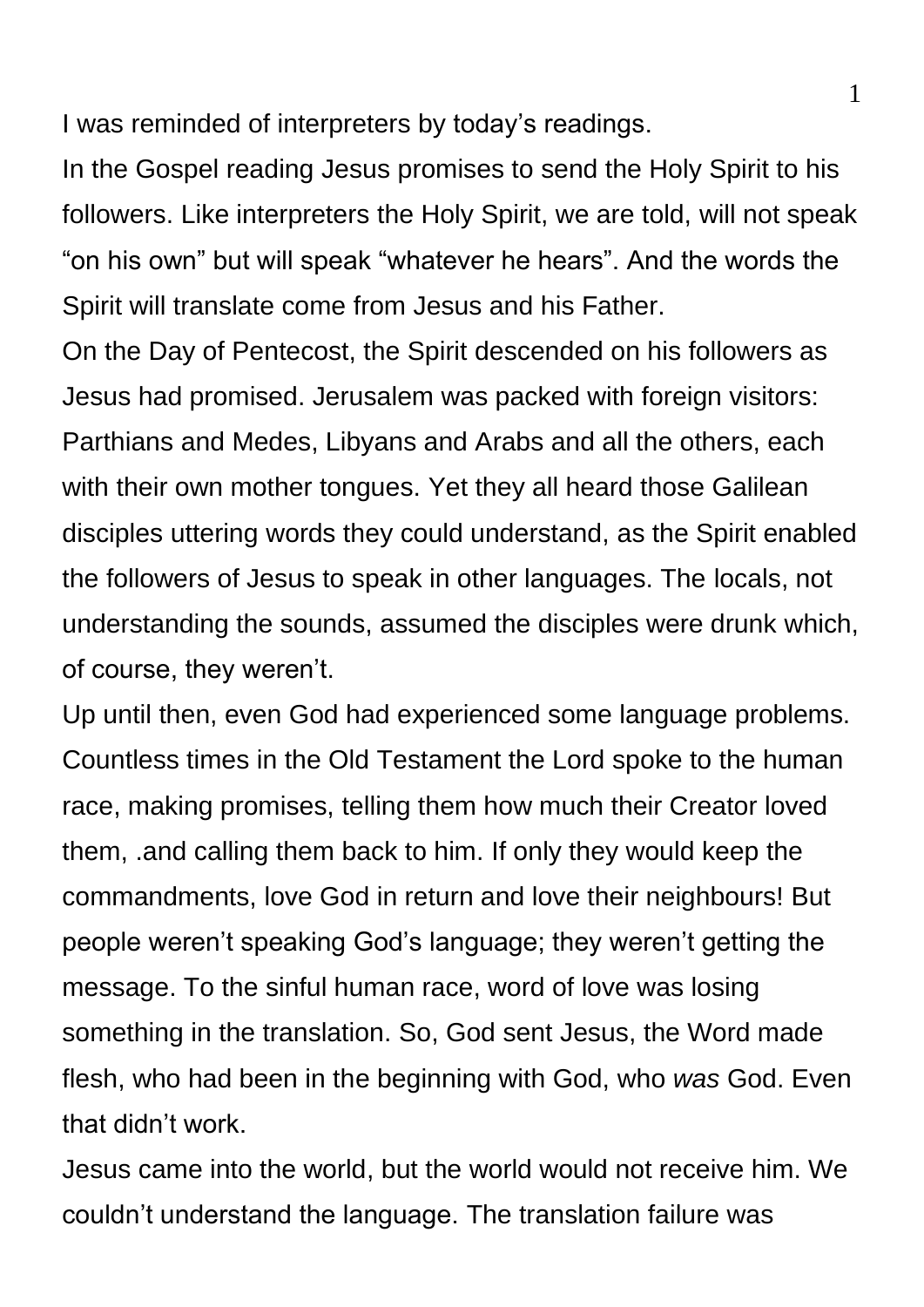crucial..

The Word of God, the word of love, the Word made flesh, was interpreted as a threat and Jesus was put to death.

But the cross wasn't the end. It was the beginning of a sequence of events we've been celebrating over the last few weeks: the mighty resurrection of Jesus, his glorious ascension, and now Pentecost, the arrival of the Holy Spirit, our interpreter. At Pentecost, the Spirit overcame all language barriers, not only between different race but between human beings and God. And that same Holy Spirit is in our hearts, busily translating the word of God for us, but we need to put on our headphones and listen: make space in our lives to be quiet before God, and let the interpreter, the Holy Spirit, reminding us of all that Jesus taught the first disciples, guide us into truth.

Like any good translator, however, the Holy Spirit translates not just the word but the meaning, helping us to see things in context, and to recognise that what was meaningful two or three thousand years ago doesn't always translate easily into the very different world of today. Often the Spirit of prophecy has less to do with foretelling the future than speaking to the present, whether the present of firstcentury Palestine or of our world today. Through prayer and reading the Bible, the Spirit makes the living Word, Jesus, real in our hearts. Old Testament stories condoning the slaughter of foreign women and children, or New Testament rules against women speaking in church, may have made some sense in their original context, in the original situations, in the original social structures but now they read